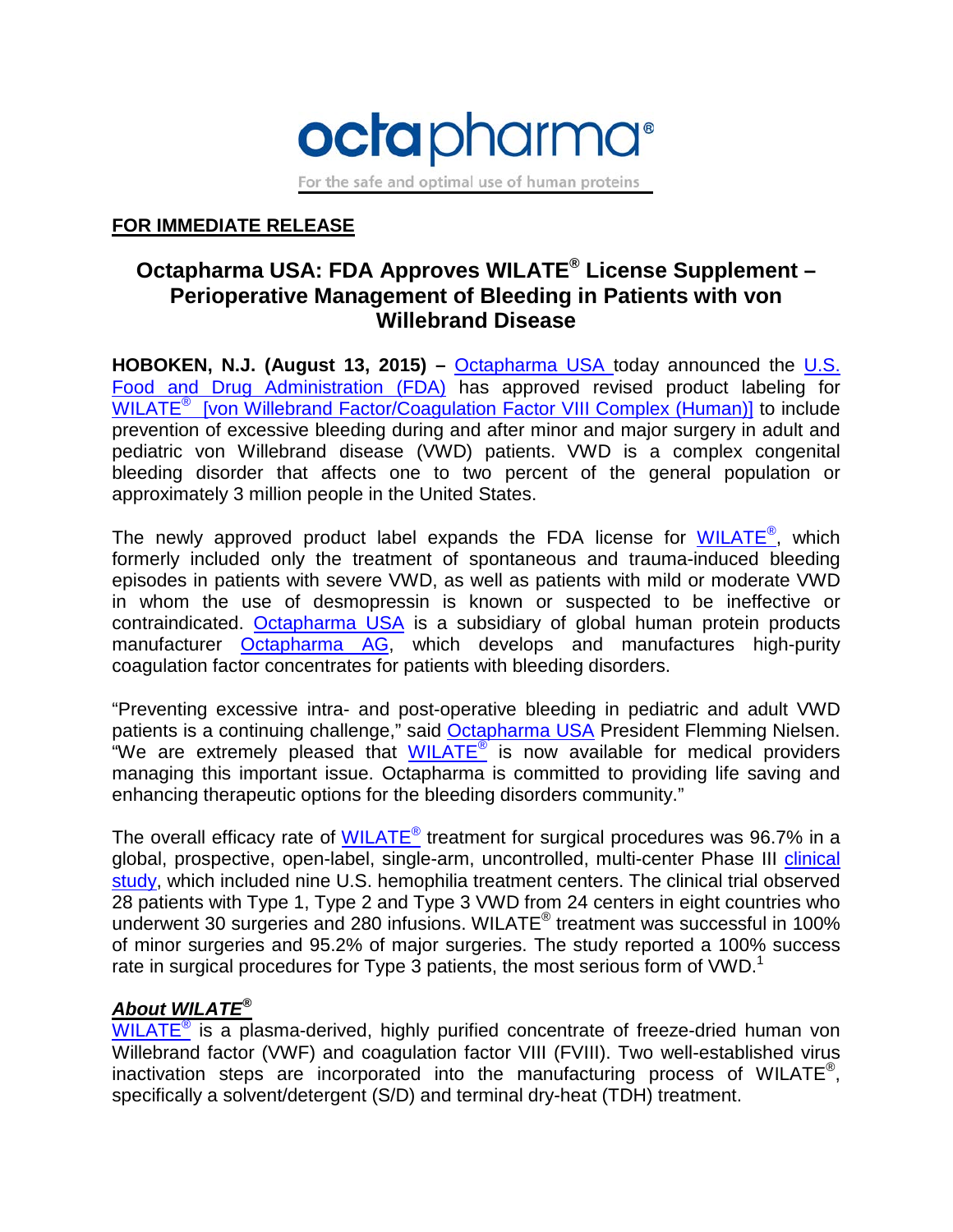[WILATE](http://www.wilateusa.com/)® is a von Willebrand Factor/Coagulation Factor VIII Complex (Human) indicated for the on-demand treatment and control of bleeding episodes. WILATE<sup>®</sup> is also indicated for the perioperative management of bleeding. WILATE<sup>®</sup> is not indicated for the treatment of hemophilia A.

#### *Important Safety Information*

[WILATE](http://www.wilateusa.com/)<sup>®</sup> is contraindicated for patients who have known hypersensitivity reactions, including anaphylactic or severe systemic reaction, to human plasma-derived products, any ingredient in the formulation, or components of the container. Thromboembolic events have been reported in VWD patients receiving coagulation factor replacement therapies. FVIII activity should be monitored to avoid sustained excessive FVIII levels. Development of neutralizing antibodies to FVIII and to VWF, especially in VWD Type 3 patients, may occur. WILATE<sup>®</sup> is made from human plasma. The risk of infectious agents, including viruses and, theoretically, the Creutzfeldt-Jacob disease agent, cannot be completely eliminated. The most common adverse reactions to treatment with WILATE<sup>®</sup> in patients with VWD were hypersensitivity reactions, urticaria, and dizziness. Seroconversions for antibodies to parvovirus B19 not accompanied by clinical signs of disease have been observed. The most serious adverse reactions to treatment with WILATE<sup>®</sup> in patients with VWD were hypersensitivity reactions.

For more information and full prescribing information on  $\underline{\text{WILATE}}^{\textcircled{\tiny{\textregistered}}},$  $\underline{\text{WILATE}}^{\textcircled{\tiny{\textregistered}}},$  $\underline{\text{WILATE}}^{\textcircled{\tiny{\textregistered}}},$  please visit [www.WILATEusa.com.](http://www.wilateusa.com/)

#### *About the Octapharma Group*

Headquartered in Lachen, Switzerland, Octapharma is one of the largest human protein products manufacturers in the world and has been committed to patient care and medical innovation since 1983. Its core business is the development and production of human proteins from human plasma and human cell-lines. Octapharma employs approximately 6,000 people worldwide to support the treatment of patients in over 100 countries with products across the following therapeutic areas: Hematology (coagulation disorders), Immunotherapy (immune disorders) and Critical Care. The company's American subsidiary, Octapharma USA, is located in Hoboken, N.J. Octapharma operates two state-of-the-art production sites licensed by the [U.S. Food](http://www.fda.gov/)  [and Drug Administration](http://www.fda.gov/) (FDA), providing a high level of production flexibility. For more information, please visit [www.octapharmausa.com,](http://www.octapharmausa.com/) [www.octagamus.net,](http://www.octagamus.net/) [www.octaplasus.com](http://www.octaplasus.com/) or [www.WILATEusa.com.](http://www.wilateusa.com/)

### **REFERENCES**

1. Octapharma, Data on file. 2015.

#### *Forward-looking Statements*

This news release contains forward-looking statements, which include known and unknown risks, uncertainties, and other factors not under the company's control. The company assumes no liability whatsoever to update these forward-looking statements or to conform them to future events or developments. These factors include results of